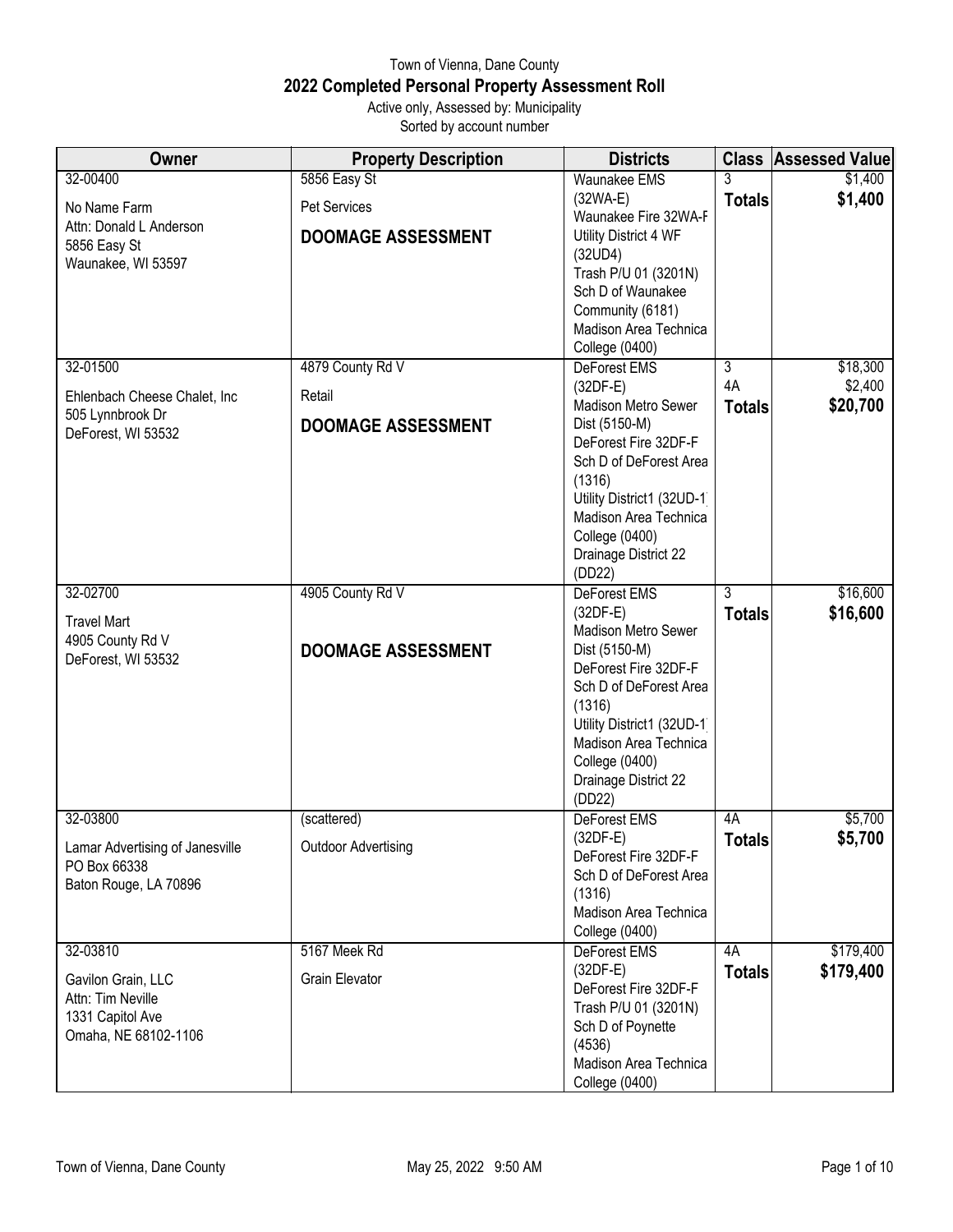| Owner                      | <b>Property Description</b> | <b>Districts</b>                      |                | <b>Class Assessed Value</b> |
|----------------------------|-----------------------------|---------------------------------------|----------------|-----------------------------|
| 32-03824                   | 4867 County Rd V            | <b>DeForest EMS</b>                   | 3              | \$3,800                     |
| Subway Restaurant          | Restaurant                  | $(32DF-E)$                            | <b>Totals</b>  | \$3,800                     |
| Attn: Brett Saalsaa        |                             | Madison Metro Sewer                   |                |                             |
| 7935 Almor Dr              |                             | Dist (5150-M)                         |                |                             |
| Verona, WI 53593           |                             | DeForest Fire 32DF-F                  |                |                             |
|                            |                             | Sch D of DeForest Area                |                |                             |
|                            |                             | (1316)<br>Utility District1 (32UD-1)  |                |                             |
|                            |                             | Madison Area Technica                 |                |                             |
|                            |                             | <b>College (0400)</b>                 |                |                             |
|                            |                             | Drainage District 22                  |                |                             |
|                            |                             | (DD22)                                |                |                             |
| 32-03828                   | 7184 Morrisonville Rd       | <b>DeForest EMS</b>                   | $\overline{3}$ | \$122,400                   |
|                            |                             | $(32DF-E)$                            | 4A             | \$4,000                     |
| DeForest Enterprises, LLC  |                             | <b>Madison Metro Sewer</b>            | <b>Totals</b>  | \$126,400                   |
| d.b.a. Holiday Inn Express |                             | Dist (5150-M)                         |                |                             |
| PO Box 417                 |                             | DeForest Fire 32DF-F                  |                |                             |
| DeForest, WI 53532         |                             | Sch D of DeForest Area                |                |                             |
|                            |                             | (1316)                                |                |                             |
|                            |                             | Utility District1 (32UD-1)            |                |                             |
|                            |                             | Madison Area Technica                 |                |                             |
|                            |                             | <b>College (0400)</b>                 |                |                             |
|                            |                             | Drainage District 25                  |                |                             |
|                            |                             | (DD25)                                |                |                             |
| 32-05600                   | 4910 County Rd V            | <b>DeForest EMS</b>                   | $\overline{3}$ | \$88,000                    |
| Valley Foods Ops, Inc      | Restaurant                  | $(32DF-E)$                            | 4A             | \$16,200                    |
| d.b.a. Culvers Restaurant  |                             | Madison Metro Sewer                   | <b>Totals</b>  | \$104,200                   |
| 4910 County Rd V           |                             | Dist (5150-M)<br>DeForest Fire 32DF-F |                |                             |
| DeForest, WI 53532         |                             | Sch D of DeForest Area                |                |                             |
|                            |                             | (1316)                                |                |                             |
|                            |                             | Utility District1 (32UD-1)            |                |                             |
|                            |                             | Madison Area Technica                 |                |                             |
|                            |                             | <b>College (0400)</b>                 |                |                             |
|                            |                             | Drainage District 25                  |                |                             |
|                            |                             | (DD25)                                |                |                             |
| 32-05650                   | 5008 Linde Ln Unit 100      | DeForest EMS                          | $\overline{3}$ | \$8,500                     |
| Tricor, LLC                | Insurance                   | $(32DF-E)$                            | <b>Totals</b>  | \$8,500                     |
| PO Box 450                 |                             | Madison Metro Sewer                   |                |                             |
| Lancaster, WI 53813-0450   |                             | Dist (5150-M)                         |                |                             |
|                            |                             | DeForest Fire 32DF-F                  |                |                             |
|                            |                             | Sch D of DeForest Area                |                |                             |
|                            |                             | (1316)                                |                |                             |
|                            |                             | Utility District1 (32UD-1)            |                |                             |
|                            |                             | Madison Area Technica                 |                |                             |
|                            |                             | <b>College (0400)</b>                 |                |                             |
|                            |                             | Drainage District 22<br>(DD22)        |                |                             |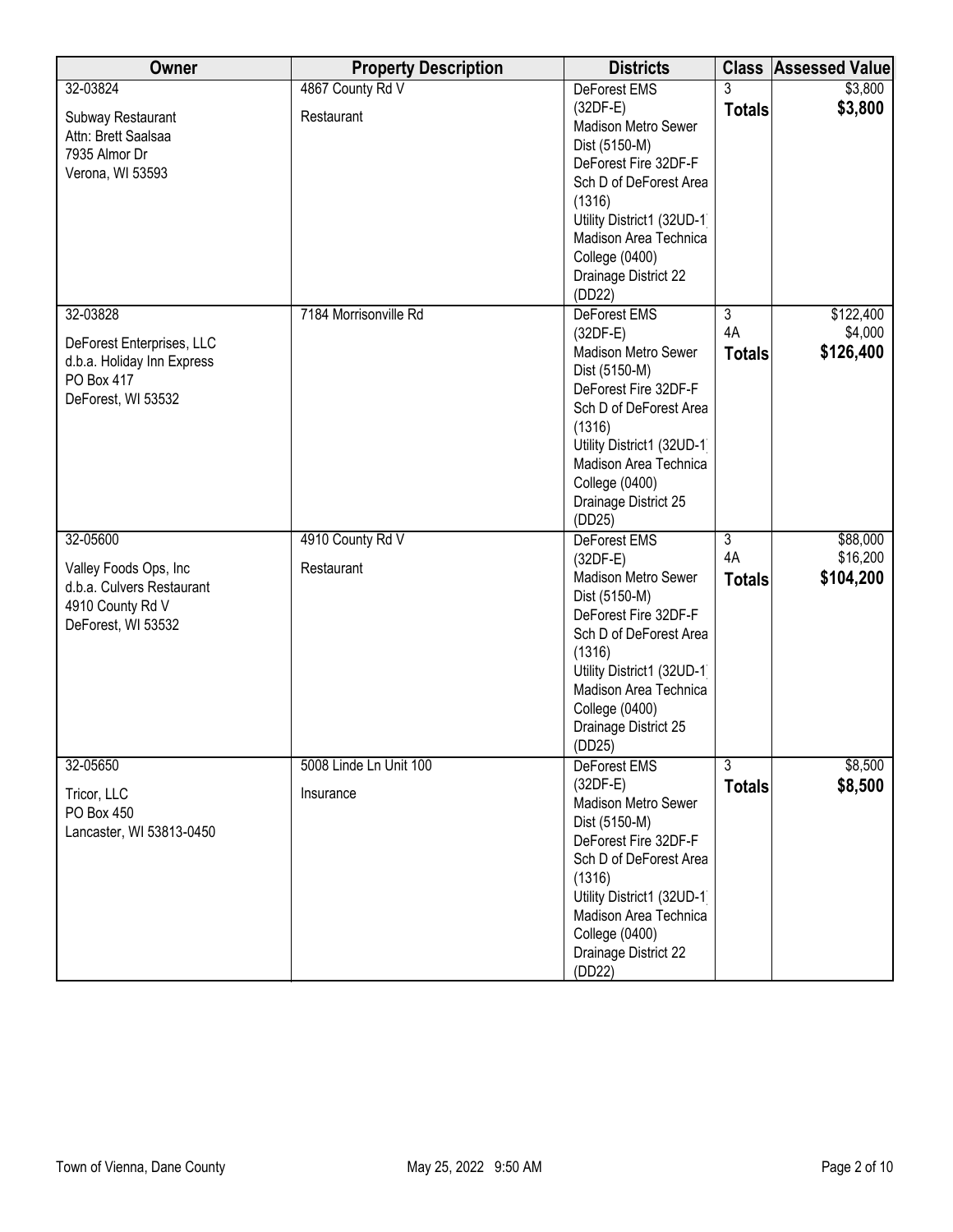| Owner                                                     | <b>Property Description</b> | <b>Districts</b>                               |                | <b>Class Assessed Value</b> |
|-----------------------------------------------------------|-----------------------------|------------------------------------------------|----------------|-----------------------------|
| 32-05651                                                  | 7203 Gene St                | <b>DeForest EMS</b>                            | $\overline{3}$ | \$3,200                     |
| Midwest Property Management of                            | Property Management         | $(32DF-E)$<br>Madison Metro Sewer              | 4A             | \$300<br>\$3,500            |
| Southern WI, LLC                                          |                             | Dist (5150-M)                                  | <b>Totals</b>  |                             |
| PO Box 518                                                |                             | DeForest Fire 32DF-F                           |                |                             |
| DeForest, WI 53532-0518                                   |                             | Sch D of DeForest Area                         |                |                             |
|                                                           |                             | (1316)                                         |                |                             |
|                                                           |                             | Utility District1 (32UD-1)                     |                |                             |
|                                                           |                             | Madison Area Technica<br><b>College (0400)</b> |                |                             |
|                                                           |                             | Drainage District 22                           |                |                             |
|                                                           |                             | (DD22)                                         |                |                             |
| 32-05656                                                  | 4884 County Rd V            | DeForest EMS                                   | $\overline{3}$ | \$82,700                    |
| DRM, Inc                                                  | Restaurant                  | $(32DF-E)$                                     | 4A             | \$1,400                     |
| d.b.a. Arby's #6889                                       |                             | <b>Madison Metro Sewer</b>                     | <b>Totals</b>  | \$84,100                    |
| 5324 N 134th Ave                                          |                             | Dist (5150-M)                                  |                |                             |
| Omaha, NE 68164                                           |                             | DeForest Fire 32DF-F<br>Sch D of DeForest Area |                |                             |
|                                                           |                             | (1316)                                         |                |                             |
|                                                           |                             | Utility District1 (32UD-1)                     |                |                             |
|                                                           |                             | Madison Area Technica                          |                |                             |
|                                                           |                             | <b>College (0400)</b>                          |                |                             |
|                                                           |                             | Drainage District 25                           |                |                             |
| 32-05670                                                  | 7235 Gene St                | (DD25)<br>DeForest EMS                         | $\overline{3}$ | \$1,800                     |
|                                                           |                             | $(32DF-E)$                                     | 4A             | \$200                       |
| Pomp's Tire Service, Inc.<br>Attn: Joel Hansen            | Auto Services               | <b>Madison Metro Sewer</b>                     | <b>Totals</b>  | \$2,000                     |
| PO Box 1630                                               |                             | Dist (5150-M)                                  |                |                             |
| Green Bay, WI 54305-1630                                  |                             | DeForest Fire 32DF-F                           |                |                             |
|                                                           |                             | Sch D of DeForest Area<br>(1316)               |                |                             |
|                                                           |                             | Utility District1 (32UD-1                      |                |                             |
|                                                           |                             | Madison Area Technica                          |                |                             |
|                                                           |                             | <b>College (0400)</b>                          |                |                             |
|                                                           |                             | Drainage District 22                           |                |                             |
| 32-05671                                                  | 5048 Vienna Dr              | (DD22)<br>DeForest EMS                         | $\overline{3}$ | \$1,600                     |
|                                                           |                             | $(32DF-E)$                                     | <b>Totals</b>  | \$1,600                     |
| Delores & Wesley Gillespie                                |                             | DeForest Fire 32DF-F                           |                |                             |
| 5048 Vienna Dr<br>Waunakee, WI 53597                      | <b>DOOMAGE ASSESSMENT</b>   | Sch D of Waunakee                              |                |                             |
|                                                           |                             | Community (6181)                               |                |                             |
|                                                           |                             | Madison Area Technica<br><b>College (0400)</b> |                |                             |
| 32-05673                                                  | 6990 Hickory Ln             | <b>DeForest EMS</b>                            | $\overline{3}$ | \$31,300                    |
|                                                           |                             | $(32DF-E)$                                     | 4A             | \$3,400                     |
| Green Acres Pet Resort, LLC<br>Attn: Randy and Laura Weis | Pet Services                | Madison Metro Sewer                            | <b>Totals</b>  | \$34,700                    |
| 6990 Hickory Ln                                           | <b>DOOMAGE ASSESSMENT</b>   | Dist (5150-M)                                  |                |                             |
| DeForest, WI 53532-2459                                   |                             | DeForest Fire 32DF-F<br>Sch D of DeForest Area |                |                             |
|                                                           |                             | (1316)                                         |                |                             |
|                                                           |                             | Utility District1 (32UD-1)                     |                |                             |
|                                                           |                             | Madison Area Technica                          |                |                             |
|                                                           |                             | <b>College (0400)</b>                          |                |                             |
|                                                           |                             | Drainage District 22                           |                |                             |
|                                                           |                             | (DD22)                                         |                |                             |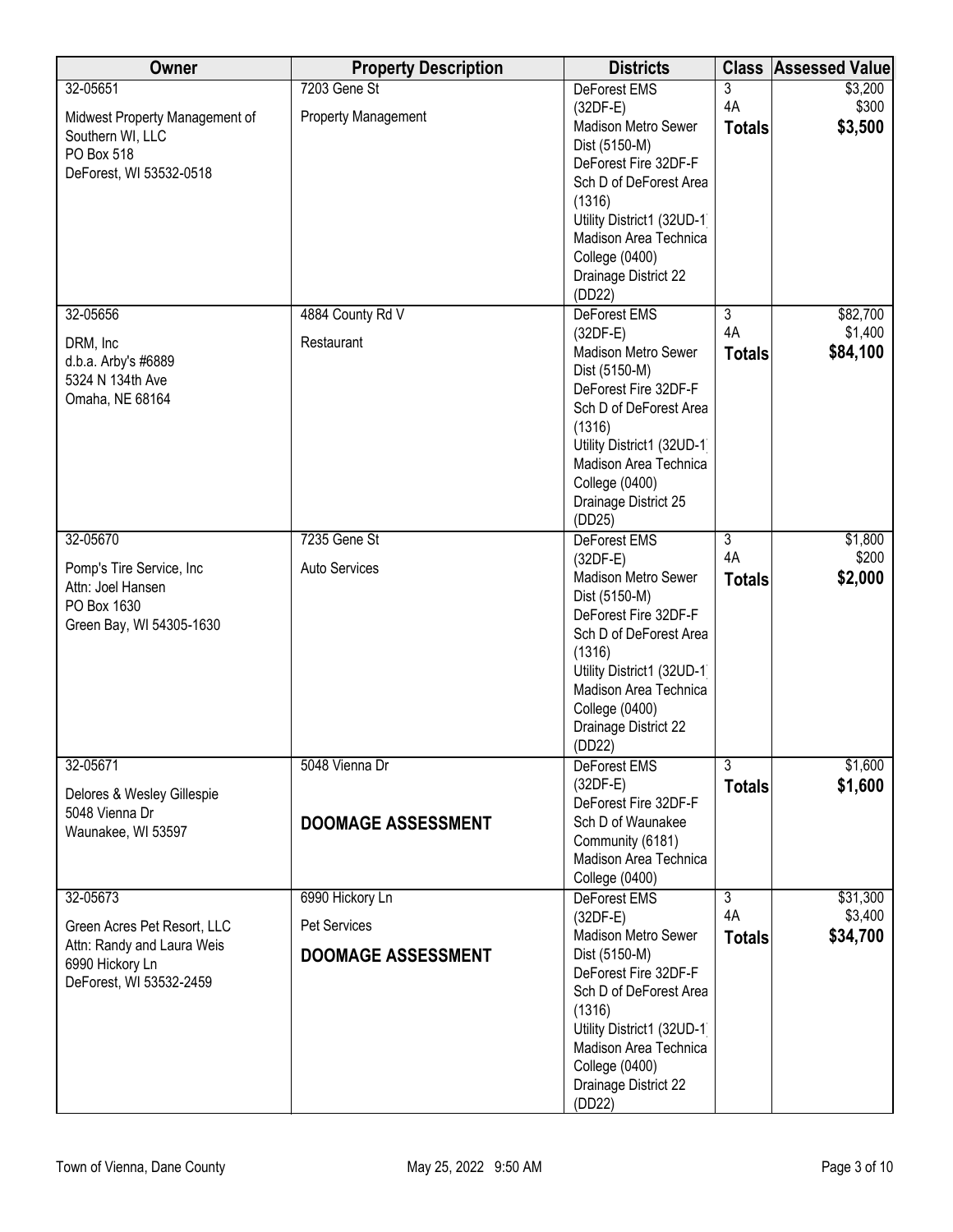| Owner                                      | <b>Property Description</b> | <b>Districts</b>                      |                | <b>Class Assessed Value</b> |
|--------------------------------------------|-----------------------------|---------------------------------------|----------------|-----------------------------|
| 32-05681                                   | (scattered)                 | <b>DeForest EMS</b>                   | 3              | \$100                       |
| Pitney Bowes, Inc                          | Leasing                     | $(32DF-E)$                            | <b>Totals</b>  | \$100                       |
| 600 N Westshore Blvd                       |                             | Madison Metro Sewer                   |                |                             |
| Suite 810                                  |                             | Dist (5150-M)                         |                |                             |
| Tampa, FL 33609-1057                       |                             | DeForest Fire 32DF-F                  |                |                             |
|                                            |                             | Sch D of DeForest Area                |                |                             |
|                                            |                             | (1316)<br>Utility District1 (32UD-1)  |                |                             |
|                                            |                             | Madison Area Technica                 |                |                             |
|                                            |                             |                                       |                |                             |
| 32-05682                                   | 4860 Pine Spring Rd         | College (0400)<br><b>DeForest EMS</b> | $\overline{3}$ | \$7,400                     |
|                                            |                             | $(32DF-E)$                            |                |                             |
| William Scott Poulsen                      | Construction                | Madison Metro Sewer                   | <b>Totals</b>  | \$7,400                     |
| 4860 Pine Springs Rd                       | <b>DOOMAGE ASSESSMENT</b>   | Dist (5150-M)                         |                |                             |
| DeForest, WI 53532                         |                             | DeForest Fire 32DF-F                  |                |                             |
|                                            |                             | Trash P/U 01 (3201N)                  |                |                             |
|                                            |                             | Sch D of DeForest Area                |                |                             |
|                                            |                             | (1316)                                |                |                             |
|                                            |                             | <b>Utility District 2</b>             |                |                             |
|                                            |                             | $(32UD-2)$                            |                |                             |
|                                            |                             | Madison Area Technica                 |                |                             |
|                                            |                             | College (0400)                        |                |                             |
| 32-05688                                   | (scattered)                 | Waunakee EMS                          | 4A             | \$2,500                     |
|                                            |                             | $(32WA-E)$                            | <b>Totals</b>  | \$2,500                     |
| DISH Network, LLC                          | Satellite TV                | Dane Fire 32DA-F                      |                |                             |
| PO Box 6623                                |                             | Sch D of DeForest Area                |                |                             |
| Englewood, CO 80155                        |                             | (1316)                                |                |                             |
|                                            |                             | Madison Area Technica                 |                |                             |
|                                            |                             | <b>College (0400)</b>                 |                |                             |
| 32-05692                                   | 7219 Gene St                | DeForest EMS                          | $\overline{3}$ | \$5,400                     |
|                                            | Contractor                  | $(32DF-E)$                            | <b>Totals</b>  | \$5,400                     |
| Struck & Irwin Paving, Inc<br>7219 Gene St |                             | Madison Metro Sewer                   |                |                             |
| DeForest, WI 53532                         |                             | Dist (5150-M)                         |                |                             |
|                                            |                             | DeForest Fire 32DF-F                  |                |                             |
|                                            |                             | Sch D of DeForest Area                |                |                             |
|                                            |                             | (1316)                                |                |                             |
|                                            |                             | Utility District1 (32UD-1)            |                |                             |
|                                            |                             | Madison Area Technica                 |                |                             |
|                                            |                             | <b>College (0400)</b>                 |                |                             |
|                                            |                             | Drainage District 22                  |                |                             |
| 32-05693                                   | 7235 Gene St                | (DD22)                                | $\overline{3}$ |                             |
|                                            |                             | DeForest EMS                          |                | \$58,000                    |
| Gateway Industrial Power Inc (83)          | Sales & Service             | $(32DF-E)$<br>Madison Metro Sewer     | <b>Totals</b>  | \$58,000                    |
| 921 Fournie Ln                             |                             | Dist (5150-M)                         |                |                             |
| Collinsville, IL 62234-7430                |                             | DeForest Fire 32DF-F                  |                |                             |
|                                            |                             | Sch D of DeForest Area                |                |                             |
|                                            |                             | (1316)                                |                |                             |
|                                            |                             | Utility District1 (32UD-1)            |                |                             |
|                                            |                             | Madison Area Technica                 |                |                             |
|                                            |                             | <b>College (0400)</b>                 |                |                             |
|                                            |                             | Drainage District 22                  |                |                             |
|                                            |                             | (DD22)                                |                |                             |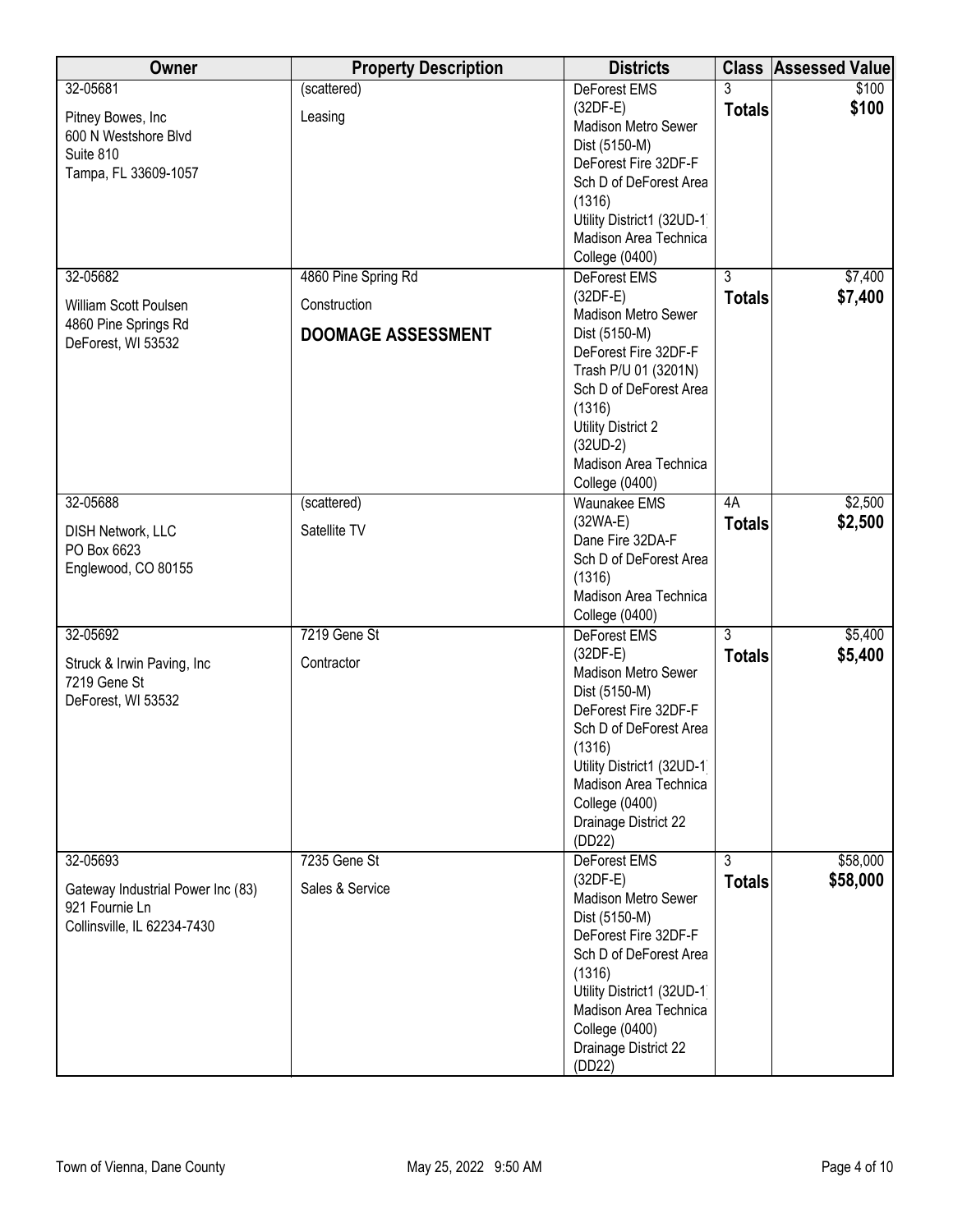| Owner                             | <b>Property Description</b> | <b>Districts</b>                               |                | <b>Class Assessed Value</b> |
|-----------------------------------|-----------------------------|------------------------------------------------|----------------|-----------------------------|
| 32-05697                          | 4884 County Rd V            | DeForest EMS                                   | $\overline{3}$ | \$62,700                    |
| <b>BDR Realty Inc, LLC</b>        | Realtor                     | $(32DF-E)$                                     | 4A             | \$200                       |
| d.b.a. Phillips 66                |                             | <b>Madison Metro Sewer</b>                     | <b>Totals</b>  | \$62,900                    |
| PO Box 934                        |                             | Dist (5150-M)<br>DeForest Fire 32DF-F          |                |                             |
| Dubuque, IA 52004-0934            |                             | Sch D of DeForest Area                         |                |                             |
|                                   |                             | (1316)                                         |                |                             |
|                                   |                             | Utility District1 (32UD-1)                     |                |                             |
|                                   |                             | Madison Area Technica                          |                |                             |
|                                   |                             | <b>College (0400)</b>                          |                |                             |
|                                   |                             | Drainage District 25                           |                |                             |
|                                   |                             | (DD25)                                         |                |                             |
| 32-05701                          | 5008 Linde Ln Unit 200      | <b>DeForest EMS</b>                            | $\overline{3}$ | \$7,000                     |
| Cornerstone Hotel Management, Inc | Hotel Management            | $(32DF-E)$                                     | 4A             | \$400                       |
| 5008 Linde Ln Ste 200             |                             | Madison Metro Sewer                            | <b>Totals</b>  | \$7,400                     |
| Deforest, WI 53532                |                             | Dist (5150-M)                                  |                |                             |
|                                   |                             | DeForest Fire 32DF-F<br>Sch D of DeForest Area |                |                             |
|                                   |                             | (1316)                                         |                |                             |
|                                   |                             | Utility District1 (32UD-1)                     |                |                             |
|                                   |                             | Madison Area Technica                          |                |                             |
|                                   |                             | <b>College (0400)</b>                          |                |                             |
|                                   |                             | Drainage District 22                           |                |                             |
|                                   |                             | (DD22)                                         |                |                             |
| 32-05702                          | 5008 Linde Ln Unit 400      | DeForest EMS                                   | $\overline{3}$ | \$6,000                     |
| TFM Wisconsin, Inc                | Realtor                     | $(32DF-E)$                                     | <b>Totals</b>  | \$6,000                     |
| Attn: Michael Coke                |                             | Madison Metro Sewer                            |                |                             |
| 5008 Linde Ln Ste 400             | <b>DOOMAGE ASSESSMENT</b>   | Dist (5150-M)<br>DeForest Fire 32DF-F          |                |                             |
| DeForest, WI 53532                |                             | Sch D of DeForest Area                         |                |                             |
|                                   |                             | (1316)                                         |                |                             |
|                                   |                             | Utility District1 (32UD-1)                     |                |                             |
|                                   |                             | Madison Area Technica                          |                |                             |
|                                   |                             | <b>College (0400)</b>                          |                |                             |
|                                   |                             | Drainage District 22                           |                |                             |
|                                   |                             | (DD22)                                         |                |                             |
| 32-05710                          | 7203 Gene St                | DeForest EMS                                   | $\overline{3}$ | \$2,600                     |
| Badger Sheet Metal, LLC           | Contractor                  | $(32DF-E)$                                     | 4A             | \$1,300                     |
| 7203 Gene St                      |                             | Madison Metro Sewer<br>Dist (5150-M)           | <b>Totals</b>  | \$3,900                     |
| DeForest, WI 53532                |                             | DeForest Fire 32DF-F                           |                |                             |
|                                   |                             | Sch D of DeForest Area                         |                |                             |
|                                   |                             | (1316)                                         |                |                             |
|                                   |                             | Utility District1 (32UD-1)                     |                |                             |
|                                   |                             | Madison Area Technica                          |                |                             |
|                                   |                             | College (0400)                                 |                |                             |
|                                   |                             | Drainage District 22                           |                |                             |
|                                   |                             | (DD22)                                         |                |                             |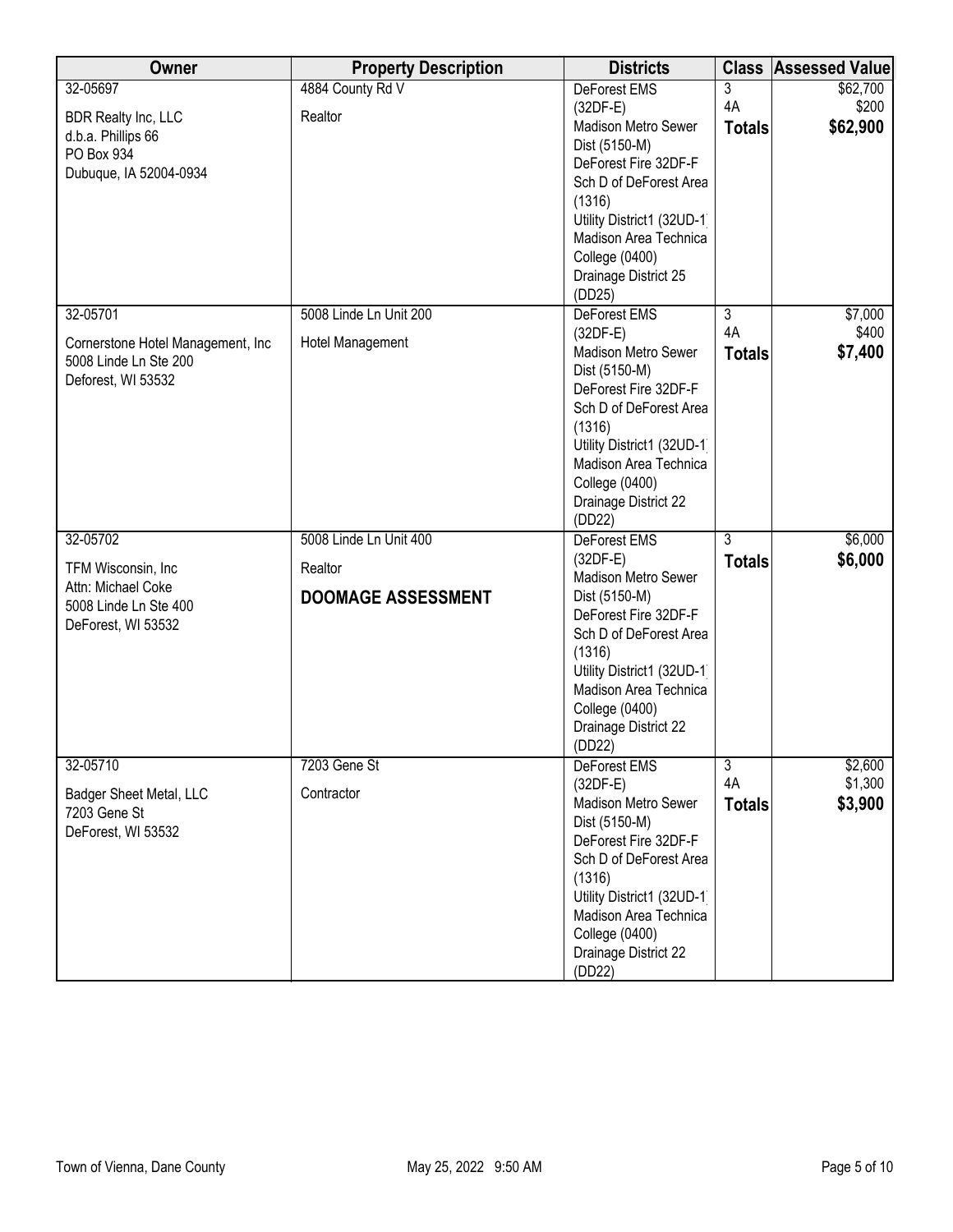| Owner                                        | <b>Property Description</b> | <b>Districts</b>                            |                | <b>Class Assessed Value</b> |
|----------------------------------------------|-----------------------------|---------------------------------------------|----------------|-----------------------------|
| 32-05712                                     | 5025 County Rd V            | <b>DeForest EMS</b>                         | 3              | \$303,500                   |
| Vienna Hospitality Investment, LLC           | Hotel/Motel                 | $(32DF-E)$                                  | 4A             | \$3,700                     |
| d.b.a. Comfort Inn                           |                             | Madison Metro Sewer                         | <b>Totals</b>  | \$307,200                   |
| PO Box 417                                   |                             | Dist (5150-M)<br>DeForest Fire 32DF-F       |                |                             |
| Deforest, WI 53532-0417                      |                             | Sch D of DeForest Area                      |                |                             |
|                                              |                             | (1316)                                      |                |                             |
|                                              |                             | Utility District1 (32UD-1)                  |                |                             |
|                                              |                             | Madison Area Technica                       |                |                             |
|                                              |                             | <b>College (0400)</b>                       |                |                             |
|                                              |                             | Drainage District 22                        |                |                             |
|                                              |                             | (DD22)                                      |                |                             |
| 32-05719                                     | (scattered)                 | DeForest EMS                                | $\overline{3}$ | \$2,000                     |
| Pitney Bowes Global Financial Svcs, LL       | Leasing                     | $(32DF-E)$                                  | <b>Totals</b>  | \$2,000                     |
| 600 N Westshore Blvd                         |                             | DeForest Fire 32DF-F                        |                |                             |
| Suite 810                                    |                             | Sch D of DeForest Area<br>(1316)            |                |                             |
| Tampa, FL 33609                              |                             | Madison Area Technica                       |                |                             |
|                                              |                             | College (0400)                              |                |                             |
| 32-05732                                     | 7120 Patton Rd              | DeForest EMS                                | $\overline{3}$ | \$32,700                    |
|                                              | Contractor                  | $(32DF-E)$                                  | 4A             | \$3,400                     |
| E80 Plus Contractors, LLC<br>Attn: Tim Pfeil |                             | DeForest Fire 32DF-F                        | <b>Totals</b>  | \$36,100                    |
| 7120 Patton Rd                               |                             | Sch D of DeForest Area                      |                |                             |
| DeForest, WI 53532                           |                             | (1316)                                      |                |                             |
|                                              |                             | Madison Area Technica                       |                |                             |
|                                              |                             | <b>College (0400)</b>                       | $\overline{3}$ |                             |
| 32-05733                                     | 6979 Madigan Rd             | <b>Waunakee EMS</b><br>$(32WA-E)$           |                | \$300<br>\$300              |
| Davis, Tom                                   | Sales & Service             | Dane Fire 32DA-F                            | <b>Totals</b>  |                             |
| 6979 Madigan Rd                              |                             | Trash P/U 01 (3201N)                        |                |                             |
| Waunakee, WI 53597                           |                             | Sch D of Waunakee                           |                |                             |
|                                              |                             | Community (6181)                            |                |                             |
|                                              |                             | Madison Area Technica                       |                |                             |
|                                              |                             | <b>College (0400)</b>                       |                |                             |
| 32-05736                                     | 5005 Cake Pkwy              | <b>DeForest EMS</b>                         | 3              | \$9,300                     |
| Aring Equipment Company, Inc                 | Sales & Service             | $(32DF-E)$                                  | 4A             | \$6,800                     |
| 13001 W Silver Spring Dr                     |                             | <b>Madison Metro Sewer</b><br>Dist (5150-M) | <b>Totals</b>  | \$16,100                    |
| Butler, WI 53007                             |                             | DeForest Fire 32DF-F                        |                |                             |
|                                              |                             | Sch D of DeForest Area                      |                |                             |
|                                              |                             | (1316)                                      |                |                             |
|                                              |                             | Utility District1 (32UD-1)                  |                |                             |
|                                              |                             | Madison Area Technica                       |                |                             |
|                                              |                             | <b>College (0400)</b>                       |                |                             |
|                                              |                             | Drainage District 22                        |                |                             |
| 32-05740                                     |                             | (DD22)                                      |                |                             |
|                                              | 201 Zoi Ln                  | <b>DeForest EMS</b><br>$(32DF-E)$           | 3<br>4A        | \$11,900<br>\$19,100        |
| Ziegler, Inc                                 | <b>Equipment Dealer</b>     | DeForest Fire 32DF-F                        | <b>Totals</b>  | \$31,000                    |
| 901 W 94th Ave                               |                             | Sch D of DeForest Area                      |                |                             |
| Bloomington, MN 55420                        |                             | (1316)                                      |                |                             |
|                                              |                             | Madison Area Technica                       |                |                             |
|                                              |                             | College (0400)                              |                |                             |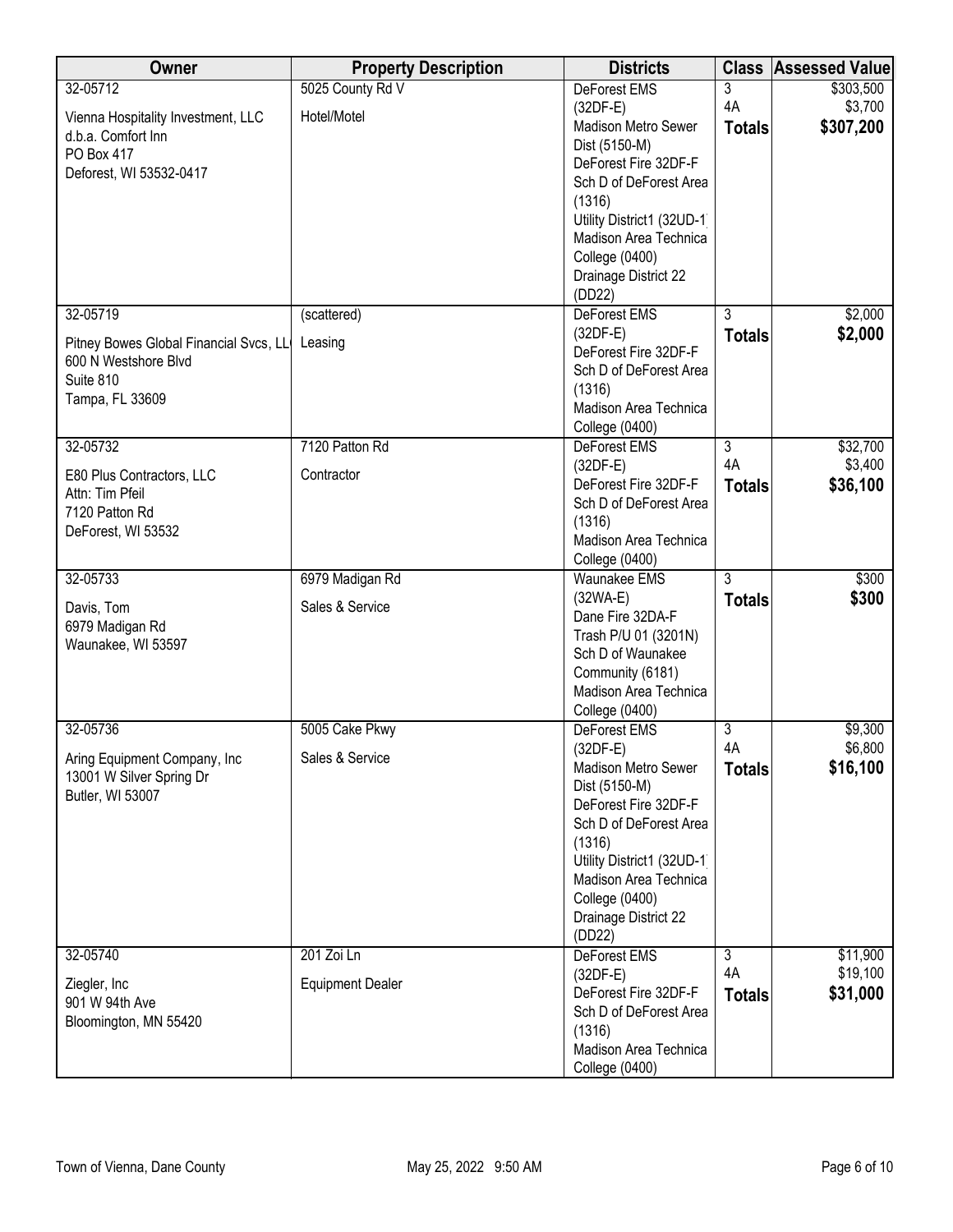| Owner                                    | <b>Property Description</b> | <b>Districts</b>                                    |                | <b>Class Assessed Value</b> |
|------------------------------------------|-----------------------------|-----------------------------------------------------|----------------|-----------------------------|
| 32-05747                                 | (scattered)                 | <b>Waunakee EMS</b>                                 |                | \$400                       |
| ADT, LLC                                 | <b>Security Services</b>    | $(32WA-E)$                                          | <b>Totals</b>  | \$400                       |
| PO Box 54767                             |                             | Waunakee Fire 32WA-F<br>Sch D of Waunakee           |                |                             |
| Lexington, KY 40555                      |                             | Community (6181)                                    |                |                             |
|                                          |                             | Madison Area Technica                               |                |                             |
|                                          |                             | <b>College (0400)</b>                               |                |                             |
| 32-05749                                 | (scattered)                 | DeForest EMS                                        | 4A             | \$300                       |
|                                          | Propane                     | $(32DF-E)$                                          | <b>Totals</b>  | \$300                       |
| Amerigas Propane, LP<br>PO Box 798       |                             | DeForest Fire 32DF-F                                |                |                             |
| Valley Forge, PA 19482                   |                             | Sch D of DeForest Area                              |                |                             |
|                                          |                             | (1316)                                              |                |                             |
|                                          |                             | Madison Area Technica<br>College (0400)             |                |                             |
| 32-05752                                 | 7203 Gene St Unit A         | <b>DeForest EMS</b>                                 | $\overline{3}$ | \$3,800                     |
|                                          |                             | $(32DF-E)$                                          | 4A             | \$100                       |
| Wisconsin Association of Mutual          | Insurance                   | Madison Metro Sewer                                 | <b>Totals</b>  | \$3,900                     |
| Insurance Companies                      |                             | Dist (5150-M)                                       |                |                             |
| 7203 Gene St Ste A<br>DeForest, WI 53532 |                             | DeForest Fire 32DF-F                                |                |                             |
|                                          |                             | Sch D of DeForest Area                              |                |                             |
|                                          |                             | (1316)                                              |                |                             |
|                                          |                             | Utility District1 (32UD-1)<br>Madison Area Technica |                |                             |
|                                          |                             | <b>College (0400)</b>                               |                |                             |
|                                          |                             | Drainage District 22                                |                |                             |
|                                          |                             | (DD22)                                              |                |                             |
| 32-05756                                 | 6538 Schumacher Rd          | <b>Waunakee EMS</b>                                 | $\overline{3}$ | \$100                       |
| Foulker, Tim                             | Landscaping                 | $(32WA-E)$                                          | 4A             | \$300                       |
| d.b.a. All-Tim-It Landscaping            |                             | Waunakee Fire 32WA-F                                | <b>Totals</b>  | \$400                       |
| 6538 Schumacher Rd                       | <b>DOOMAGE ASSESSMENT</b>   | Utility District 4 WF                               |                |                             |
| Waunakee, WI 53597                       |                             | (32UD4)<br>Trash P/U 01 (3201N)                     |                |                             |
|                                          |                             | Sch D of Waunakee                                   |                |                             |
|                                          |                             | Community (6181)                                    |                |                             |
|                                          |                             | Madison Area Technica                               |                |                             |
|                                          |                             | College (0400)                                      |                |                             |
| 32-05757                                 | 7794 Patton Rd              | DeForest EMS                                        | $\overline{3}$ | \$5,900                     |
| Henry Farms Prairie Spirits, LLC         | Beverage                    | $(32DF-E)$                                          | 4A             | \$300                       |
| Attn: Joseph G Henry                     |                             | DeForest Fire 32DF-F<br>Sch D of DeForest Area      | <b>Totals</b>  | \$6,200                     |
| 7794 Patton Rd                           |                             | (1316)                                              |                |                             |
| Dane, WI 53529                           |                             | Madison Area Technica                               |                |                             |
|                                          |                             | College (0400)                                      |                |                             |
| 32-05758                                 | 4981 Cake Pkwy              | DeForest EMS                                        | $\overline{3}$ | \$13,600                    |
| Reynolds Rigging and Crane Svc, Inc.     | <b>Crane Rental</b>         | $(32DF-E)$                                          | 4A             | \$5,000                     |
| 4981 Cake Pkwy                           |                             | Madison Metro Sewer                                 | <b>Totals</b>  | \$18,600                    |
| DeForest, WI 53532                       |                             | Dist (5150-M)                                       |                |                             |
|                                          |                             | DeForest Fire 32DF-F<br>Sch D of DeForest Area      |                |                             |
|                                          |                             | (1316)                                              |                |                             |
|                                          |                             | Utility District1 (32UD-1)                          |                |                             |
|                                          |                             | Madison Area Technica                               |                |                             |
|                                          |                             | <b>College (0400)</b>                               |                |                             |
|                                          |                             | Drainage District 22                                |                |                             |
|                                          |                             | (DD22)                                              |                |                             |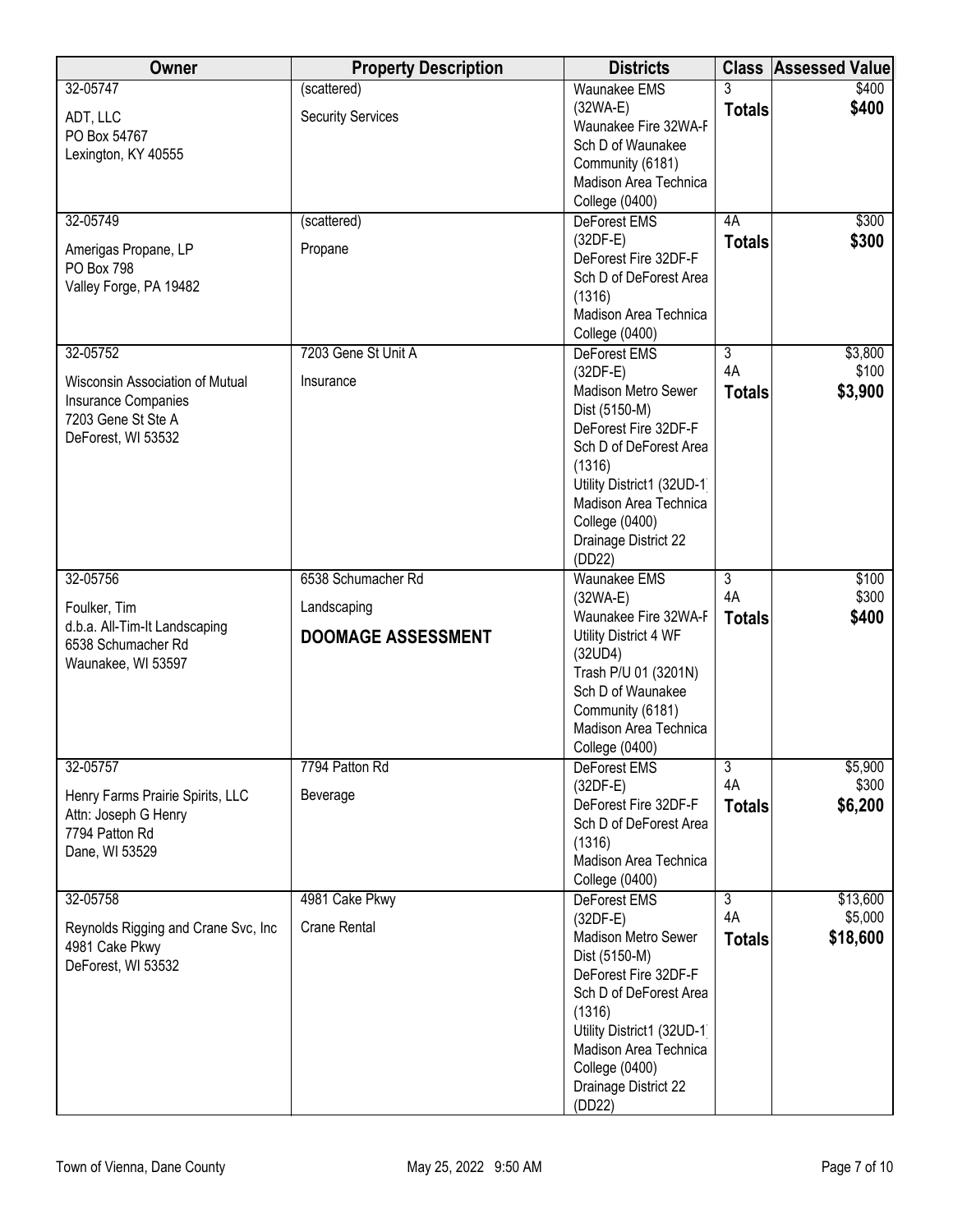| Owner                                                                                                           | <b>Property Description</b>                                                | <b>Districts</b>                                                                                                                                                                                                                                        |                                       | <b>Class Assessed Value</b> |
|-----------------------------------------------------------------------------------------------------------------|----------------------------------------------------------------------------|---------------------------------------------------------------------------------------------------------------------------------------------------------------------------------------------------------------------------------------------------------|---------------------------------------|-----------------------------|
| 32-05761<br>Gordon Flesch Company, Inc/GFC<br>Leasing<br>2675 Research Park Dr<br>Madison, WI 53711             | 4981 Cake Pkwy<br>Leasing                                                  | DeForest EMS<br>$(32DF-E)$<br><b>Madison Metro Sewer</b><br>Dist (5150-M)<br>DeForest Fire 32DF-F<br>Sch D of DeForest Area<br>(1316)<br>Utility District1 (32UD-1)<br>Madison Area Technica<br><b>College (0400)</b><br>Drainage District 22<br>(DD22) | <b>Totals</b>                         | \$6,600<br>\$6,600          |
| 32-05762<br>Subcarrier Communications, Inc<br>Attn: Rebecca Pisano<br>139 White Oak Ln<br>Old Bridge, NJ 08857  | 7294 Patton Rd<br>Tower                                                    | DeForest EMS<br>$(32DF-E)$<br>DeForest Fire 32DF-F<br>Sch D of DeForest Area<br>(1316)<br>Madison Area Technica<br><b>College (0400)</b>                                                                                                                | 4A<br><b>Totals</b>                   | \$6,700<br>\$6,700          |
| 32-05763<br>Complete Financial Services, Inc<br>Attn: Bruce Gust<br>7438 Red Bird Rd<br>DeForest, WI 53532-1956 | 7438 Red Bird Rd<br>Tax & Accounting Services<br><b>DOOMAGE ASSESSMENT</b> | DeForest EMS<br>$(32DF-E)$<br>DeForest Fire 32DF-F<br>Trash P/U 01 (3201N)<br>Sch D of DeForest Area<br>(1316)<br>Madison Area Technica<br>College (0400)                                                                                               | $\overline{3}$<br>4A<br><b>Totals</b> | \$1,800<br>\$500<br>\$2,300 |
| 32-05765<br>Truck Country of Wisconsin, Inc 0184<br>2099 Southpark Ct Ste 2<br>Dubuque, IA 52003                | 5000 Cake Pkwy<br>Sales & Service                                          | DeForest EMS<br>$(32DF-E)$<br>Madison Metro Sewer<br>Dist (5150-M)<br>DeForest Fire 32DF-F<br>Sch D of DeForest Area<br>(1316)<br>Utility District1 (32UD-1)<br>Madison Area Technica<br>College (0400)<br>Drainage District 22<br>(DD22)               | 3<br><b>Totals</b>                    | \$219,200<br>\$219,200      |
| 32-05766<br>Home Comfort Heating, LLC<br>6729 Patton Rd<br>Waunakee, WI 53597                                   | 6729 Patton Rd<br>Heating/Cooling<br><b>DOOMAGE ASSESSMENT</b>             | <b>Waunakee EMS</b><br>$(32WA-E)$<br>Waunakee Fire 32WA-F<br>Utility District 4 WF<br>(32UD4)<br>Trash P/U 01 (3201N)<br>Sch D of Waunakee<br>Community (6181)<br>Madison Area Technica<br>College (0400)                                               | 4A<br><b>Totals</b>                   | \$7,400<br>\$7,400          |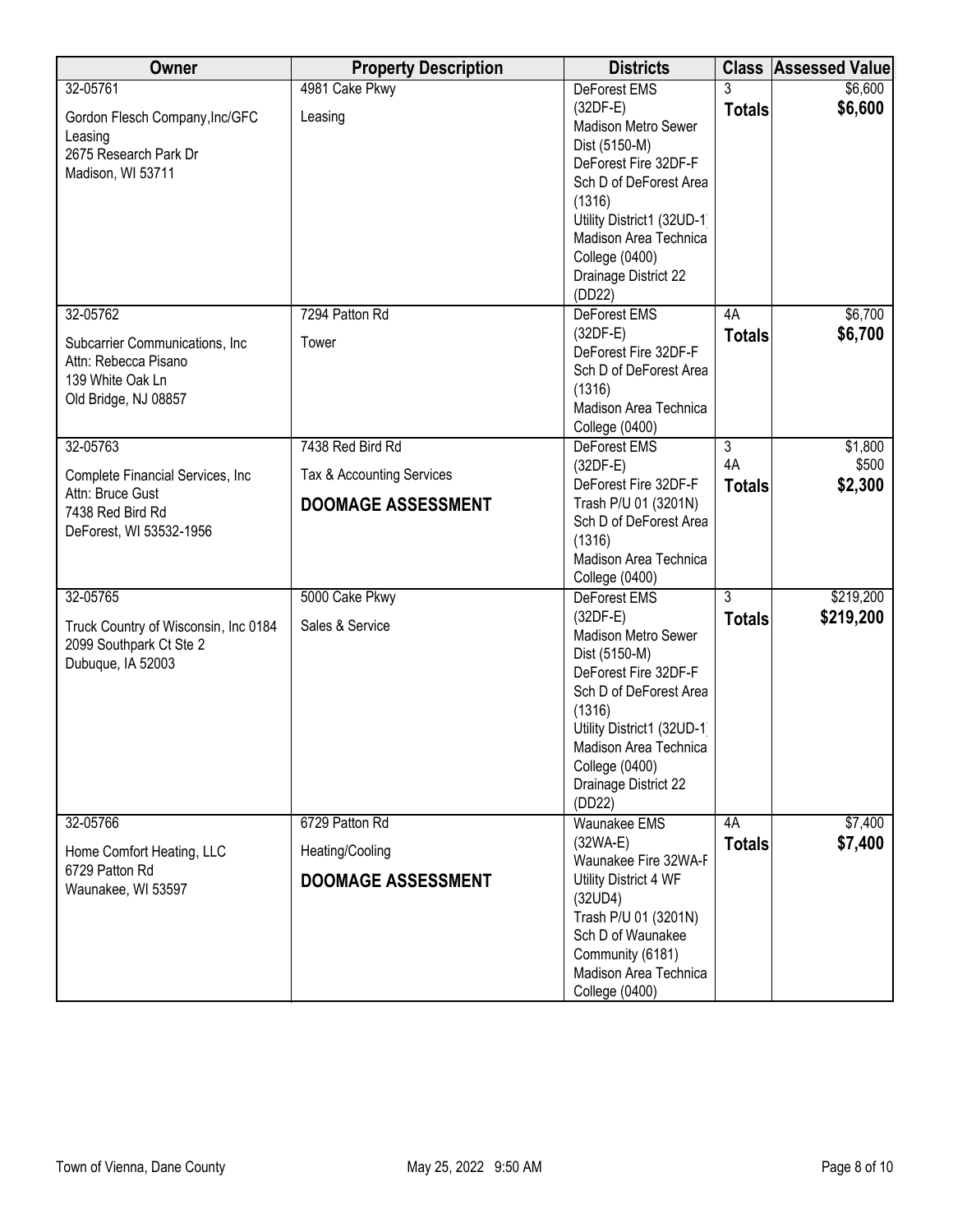| Owner                                  | <b>Property Description</b> | <b>Districts</b>                                    | <b>Class</b>   | <b>Assessed Value</b> |
|----------------------------------------|-----------------------------|-----------------------------------------------------|----------------|-----------------------|
| 32-05767                               | 4951 Cake Pkwy              | DeForest EMS                                        | 3              | \$7,500               |
| Kobussen Busses Ltd                    |                             | $(32DF-E)$                                          | 4A             | \$500                 |
| Attn: Steve Rammer                     |                             | Madison Metro Sewer                                 | <b>Totals</b>  | \$8,000               |
| 4951 Cake Pkwy                         |                             | Dist (5150-M)                                       |                |                       |
| DeForest, WI 53532-1913                |                             | DeForest Fire 32DF-F                                |                |                       |
|                                        |                             | Sch D of DeForest Area                              |                |                       |
|                                        |                             | (1316)                                              |                |                       |
|                                        |                             | Utility District1 (32UD-1)<br>Madison Area Technica |                |                       |
|                                        |                             | <b>College (0400)</b>                               |                |                       |
|                                        |                             | Drainage District 22                                |                |                       |
|                                        |                             | (DD22)                                              |                |                       |
| 32-05768                               | (scattered)                 | DeForest EMS                                        | $\overline{3}$ | \$11,700              |
|                                        |                             | $(32DF-E)$                                          | <b>Totals</b>  | \$11,700              |
| GreatAmerica Financial Service         | Services                    | <b>Madison Metro Sewer</b>                          |                |                       |
| 625 1st St SE #800                     |                             | Dist (5150-M)                                       |                |                       |
| Cedar Rapids, IA 52401                 |                             | DeForest Fire 32DF-F                                |                |                       |
|                                        |                             | Sch D of DeForest Area                              |                |                       |
|                                        |                             | (1316)                                              |                |                       |
|                                        |                             | Utility District1 (32UD-1)                          |                |                       |
|                                        |                             | Madison Area Technica                               |                |                       |
|                                        |                             | College (0400)                                      |                |                       |
| 32-05769                               | (scattered)                 | <b>Waunakee EMS</b>                                 | $\overline{3}$ | \$3,600               |
| <b>DirecTV</b>                         | Satellite TV                | $(32WA-E)$                                          | <b>Totals</b>  | \$3,600               |
| Attn: Kroll LLC                        |                             | Dane Fire 32DA-F                                    |                |                       |
| PO Box 2789                            |                             | Sch D of DeForest Area<br>(1316)                    |                |                       |
| Addison, TX 75001                      |                             | Madison Area Technica                               |                |                       |
|                                        |                             | College (0400)                                      |                |                       |
| 32-05770                               | 7235 Gene St                | DeForest EMS                                        | 3              | \$1,000               |
|                                        |                             | $(32DF-E)$                                          | <b>Totals</b>  | \$1,000               |
| Wells Fargo Vendor Financial Services, | Leasing                     | Madison Metro Sewer                                 |                |                       |
| LLC                                    |                             | Dist (5150-M)                                       |                |                       |
| PO Box 36200                           |                             | DeForest Fire 32DF-F                                |                |                       |
| Billings, MT 59107-6200                |                             | Sch D of DeForest Area                              |                |                       |
|                                        |                             | (1316)                                              |                |                       |
|                                        |                             | Utility District1 (32UD-1)                          |                |                       |
|                                        |                             | Madison Area Technica                               |                |                       |
|                                        |                             | College (0400)                                      |                |                       |
|                                        |                             | Drainage District 22                                |                |                       |
| 32-05771                               | 5000 Cake Pkwy              | (DD22)<br>DeForest EMS                              | $\overline{3}$ | \$400                 |
|                                        |                             | $(32DF-E)$                                          |                | \$400                 |
| Quadient Leasing USA, Inc              | Services                    | Madison Metro Sewer                                 | <b>Totals</b>  |                       |
| Attn: Tax Dept                         |                             | Dist (5150-M)                                       |                |                       |
| 478 Wheelers Farms Rd                  |                             | DeForest Fire 32DF-F                                |                |                       |
| Milford, CT 06461                      |                             | Sch D of DeForest Area                              |                |                       |
|                                        |                             | (1316)                                              |                |                       |
|                                        |                             | Utility District1 (32UD-1)                          |                |                       |
|                                        |                             | Madison Area Technica                               |                |                       |
|                                        |                             | <b>College (0400)</b>                               |                |                       |
|                                        |                             | Drainage District 22                                |                |                       |
|                                        |                             | (DD22)                                              |                |                       |